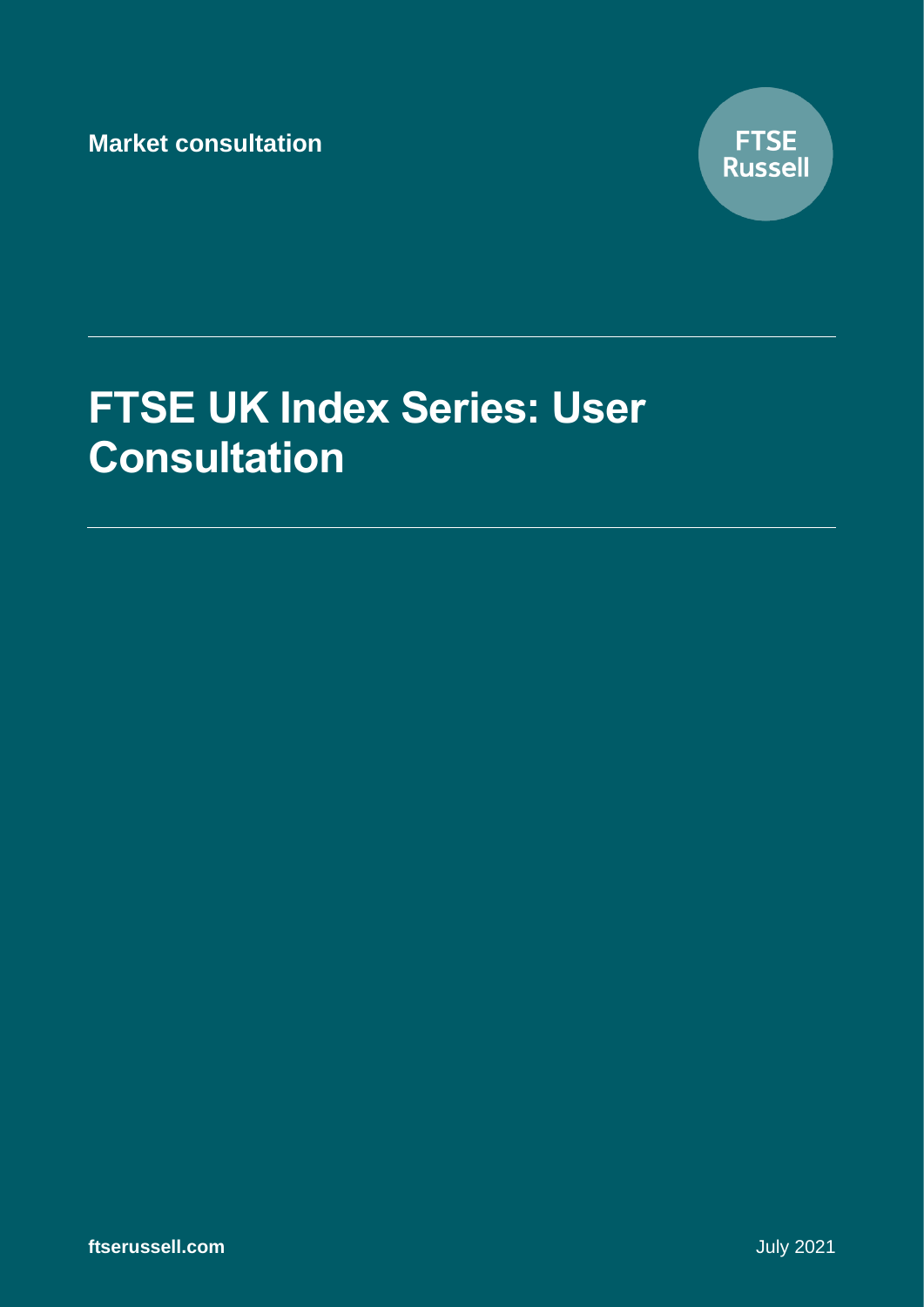

# **FTSE UK Index Series: User Consultation**

## **Introduction**

The recommendations resulting from [The UK Listing Review,](https://www.gov.uk/government/publications/uk-listings-review/call-for-evidence-uk-listings-review) chaired by Lord Hill, [were published on](https://assets.publishing.service.gov.uk/government/uploads/system/uploads/attachment_data/file/966133/UK_Listing_Review_3_March.pdf) 03 [March 2021.](https://assets.publishing.service.gov.uk/government/uploads/system/uploads/attachment_data/file/966133/UK_Listing_Review_3_March.pdf) Consequently, the Financial Conduct Authority ("FCA") launched its own Primary Markets Effectiveness Review consultation [\(Consultation Paper\)](https://protect-eu.mimecast.com/s/5azSCLv1DI4XWjwUBZFtO?domain=fca.org.uk) on 05 July 2021. The FCA's consultation will close on 14 September 2021, with any changes to the UK Listing Regime expected to be announced and implemented prior to the end of 2021.

FTSE Russell seeks to review whether any potential, proposed changes to the UK Listing Regime that may result from the Hill Review and the associated FCA consultation may impact the eligibility criteria for the FTSE UK Index Series. To this end, FTSE Russell is inviting index users to participate in a market consultation to facilitate this review and any further analysis of potential amendments to the UK Listing Regime.

The two, key areas on which FTSE Russell is seeking feedback and that are related to the inclusion criteria for the FTSE UK Index Series are:

- i) **Dual Class Share Structures and the associated Minimum Voting Rights Requirement**; and
- ii) **the Minimum Free Float Requirements.**

Please note that FTSE Russell's indices are designed to serve the FTSE Russell client base and there is no guarantee that any changes to the UK Listing Regime will result in significant updates to the FTSE UK Index Series as they pertain to index eligibility. Furthermore, the potential, long-term impact to the FTSE UK Index Series is largely unknown – this will depend on whether a change to the UK Listing Regime results in an increasing number of index eligible companies choosing to list in London going forward.

This consultation will close on **20 August 2021** and FTSE Russell intends to communicate any updates to the FTSE UK Index Series ground rules once any changes to the UK Listing Regime have been confirmed. Any updates to the ground rules are expected to take effect from the March 2022 index review. However, FTSE Russell will consider the outcome of the FCA consultation and any confirmed changes to the UK Listing Regime and if necessary, conduct a follow-up consultation, before finalising any changes to the FTSE UK Index Series ground rules.

FTSE Russell notes that the FCA is also asking stakeholders to opine on several discussion items with regard to the UK Listing Regime which are not a feature of this consultation. FTSE Russell intends to launch another consultation on the eligibility criteria for the FTSE UK Index Series once any potential developments to the Listing Regime are better understood.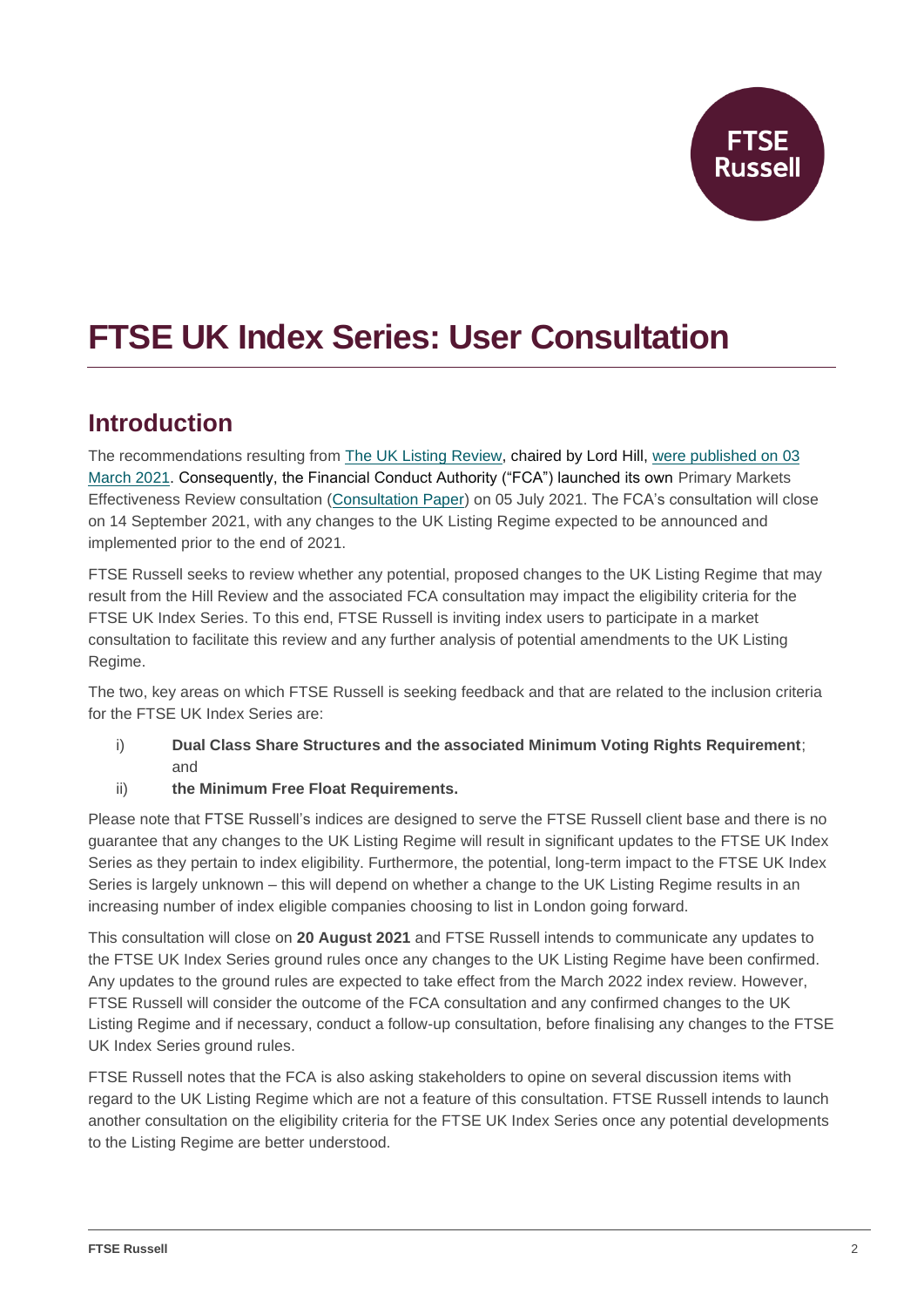## **Responding to the Consultation**

The questions set out in this consultation document are included in order to gather feedback and may or may not result in changes to our indices or data solutions.

Please submit your response to the questions included in this consultation online at <https://www.surveymonkey.co.uk/r/FTSEUKIndexSeriesConsultation>

All responses will be treated as confidential. FTSE Russell may publish a summary of the consultation results, but no individual responses will be published and no respondents will be named.

If you have any questions about this survey, or if you encounter any technical issues, please contact [committeesecretary@ftserussell.com](mailto:committeesecretary@ftserussell.com)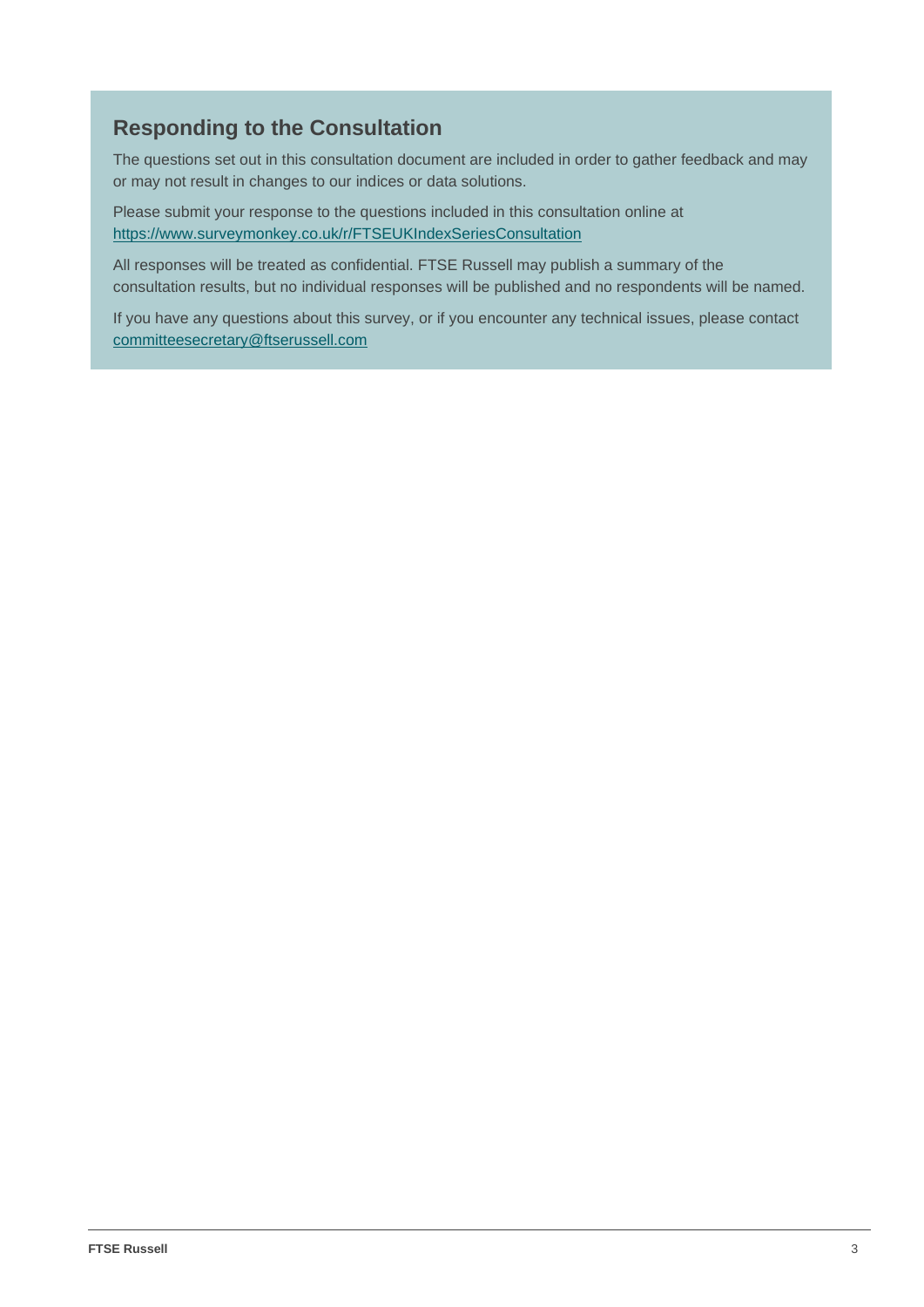**Russell** 

## **Dual Class Share Structures and the Minimum Voting Rights Required**

Dual Class Share Structures ("DCSSs") allow for the issuance of listed or unlisted stock with multiple votes per share, in addition to an ordinary share with its traditional single vote.

Currently, the FCA's listing rules for the Premium segment preclude the inclusion of Dual Class Share Structures in line with the "one share, one vote" principle. The FCA is consulting the market as to whether it should allow time-limited Dual Class Share Structures within the Premium listing segment, with a maximum duration of five years from the date of the company's listing, provided the following conditions are met:

- there is a maximum weighted voting ratio of 20:1;
- the DCSSs are held by directors of the company or beneficiaries of a company director's estate;
- weighted voting rights are only available in two limited circumstances: (i) a vote on the removal of the holder of the DCSS as a director at any time, and (ii) following a change of control, on any matter (to operate as a strong deterrent to a takeover); and
- a conversion to ordinary Premium listed shares takes place upon the transfer of the DCSS to anyone other than a beneficiary of the director's estate.

The proposed weighted voting shares would be unlisted and referred to as "Specified Weighted Voting Rights Shares", and the ordinary share class would retain one vote for every share held. Please note that "non-voting" share classes with zero voting rights that exist in other jurisdictions will not be permitted.

There are currently no provisions within the FTSE UK Index Series ground rules which stipulate that Dual Class Share Structures are ineligible for inclusion, although the voting power required to be in public hands is 5%, consistent with the voting power requirement within the FTSE Global Equity Index Series ("GEIS"). However, DCSSs are omitted as a matter of course on account of their current ineligibility for admission to the Premium Segment (a prerequisite for FTSE UK Index Series inclusion).

Additionally, given the "one share, one vote" requirement for a Premium Listing and the minimum free float requirements for FTSE UK Index Series inclusion, the percentage of voting rights that must be held by public shareholders is a minimum of 25% for UK incorporated companies and greater than 50% for non-UK incorporated companies.

For the avoidance of doubt, the voting rights requirement cannot be higher than the free float requirement if the FCA proposal is implemented. In the absence of a Special Voting Rights share class, the number of voting rights in public hands will be equivalent to the free float when all shareholders have one vote per share. If a Specified Weighted Voting Rights share class exists, the percentage of voting power in public hands is reduced accordingly.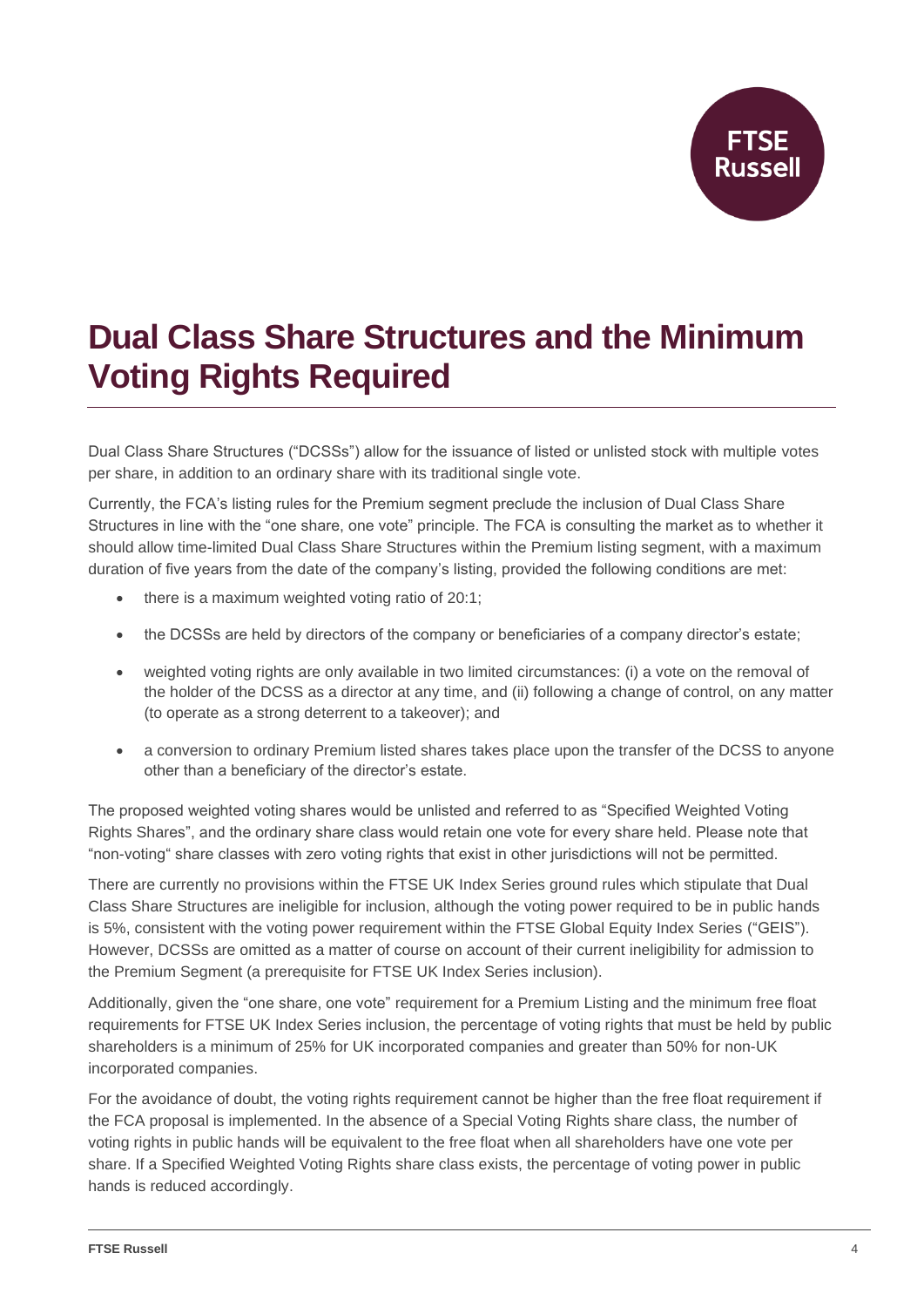

# **Free Float Requirement**

The UK Listing rules currently state that for a company to list, 25% of a company's shares must be available for the public to purchase (although Listing Rule 6.14.5 of the FCA Handbook allows a lower free float at the FCA's discretion). The FCA is consulting on a proposal to lower the minimum number of shares in public hands requirement to 10%, after concluding that there is minimal difference between the liquidity profiles of issuers with a 10% free float and issuers with a 25% free float.

The minimum free float requirement for FTSE UK Index Series inclusion for a company incorporated in the UK is 25%\* – this is comparable with the minimum "shares in public hands" currently required by the UKLA for a Standard and Premium listing. However, for non-UK incorporated companies the free float must be greater than 50%\* – this is consequent to a historical view (supported via a market consultation in 2011) that overseas-based companies which are controlled by founders or related parties might act against the interests of minority equity holders.

\*Please note: the FTSE Russell calculation of minimum free float is based on the ordinary share capital issued by the company and may include shares that would otherwise be excluded solely because they are subject to a lock-in clause of twelve months or less from their first day of trading, but that would in all other respects be considered part of a company's free float. Therefore a new company may be initially included in the FTSE UK Index Series with a free float below the minimum parameters where the free float is expected to meet the minimum requirements within 12 months of the company's first day of trading (as per existing Rules 5.1.2 and 5.1.3).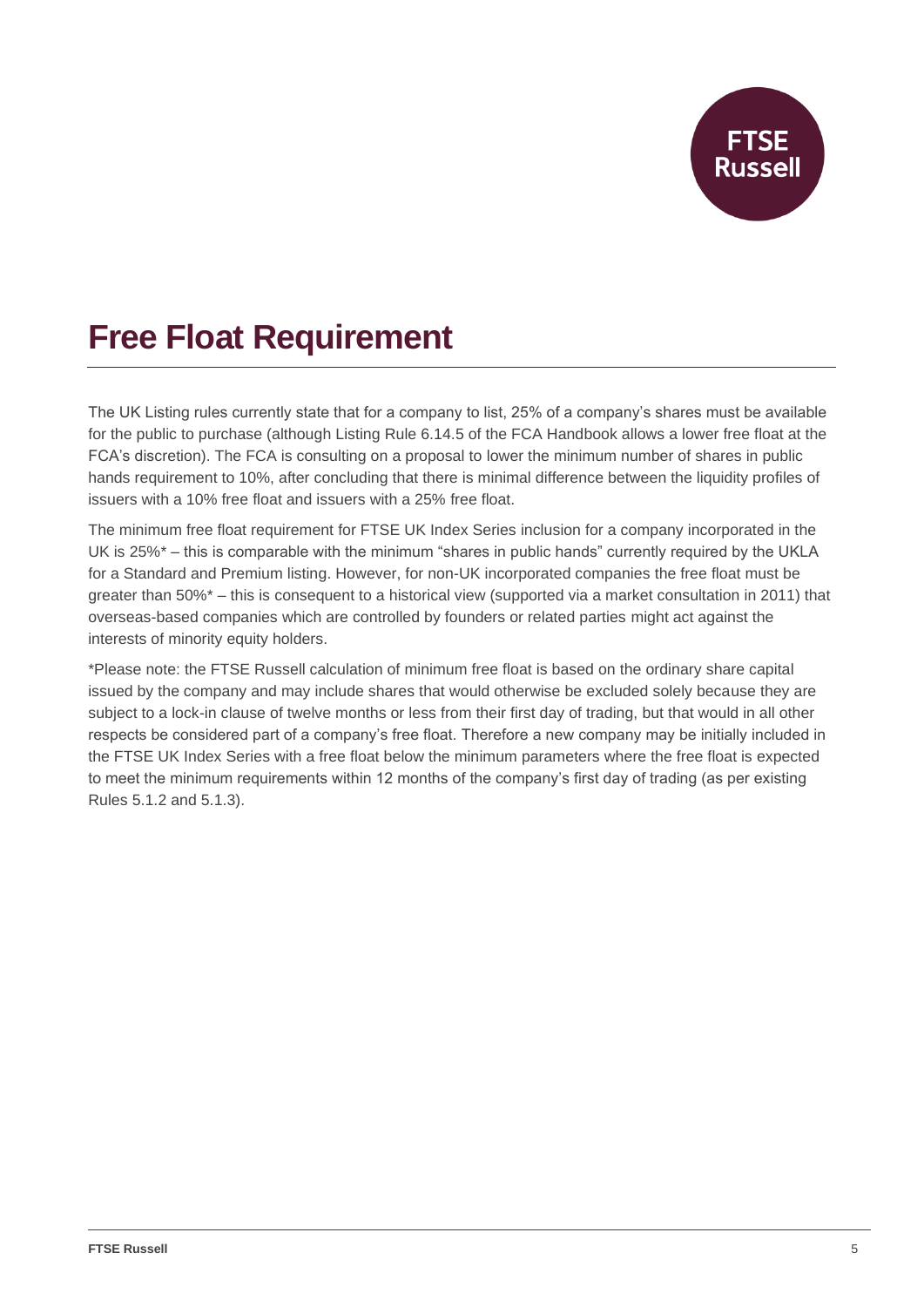

# **Consultation Questions**

In light of the FCA's consultation and potential changes to the listing requirements, FTSE Russell invites stakeholders to respond to the questions outlined below. This will assist with the review of the FTSE UK Index Series eligibility criteria once any proposed changes to the Listings Regime are confirmed.

## **Voting rights calculations**

**1. If DCSS companies are included in the Premium Segment, the ordinary line of DCSS companies will be eligible (subject to meeting all other eligibility criteria) for the FTSE UK Index Series by virtue of their Premium listing.**

**For the purposes of rule 6.3 (see Appendix A) of the FTSE UK Index Series, how should FTSE Russell define "voting rights" when applying the test to determine whether 5% of a company's voting rights is in public hands?**

- A. ☐ Voting rights should be applied in proportion to the enhanced voting power of Specified Weighted Voting Rights Shares (please see example Option B in Appendix B)
- B. □ Each share should represent only one vote (please see Option A in Appendix B)

Other/additional comments:

### **Free float requirements for UK incorporated companies**

**2. For UK incorporated companies, irrespective of whether the company has a DCSS, should FTSE Russell lower the minimum free float requirement for constituent securities of the FTSE UK Index Series?**

**Please note: the existing minimum free float requirement of 25% for UK incorporated companies was originally set with minority shareholder interests in mind (and not motivated by liquidity concerns).**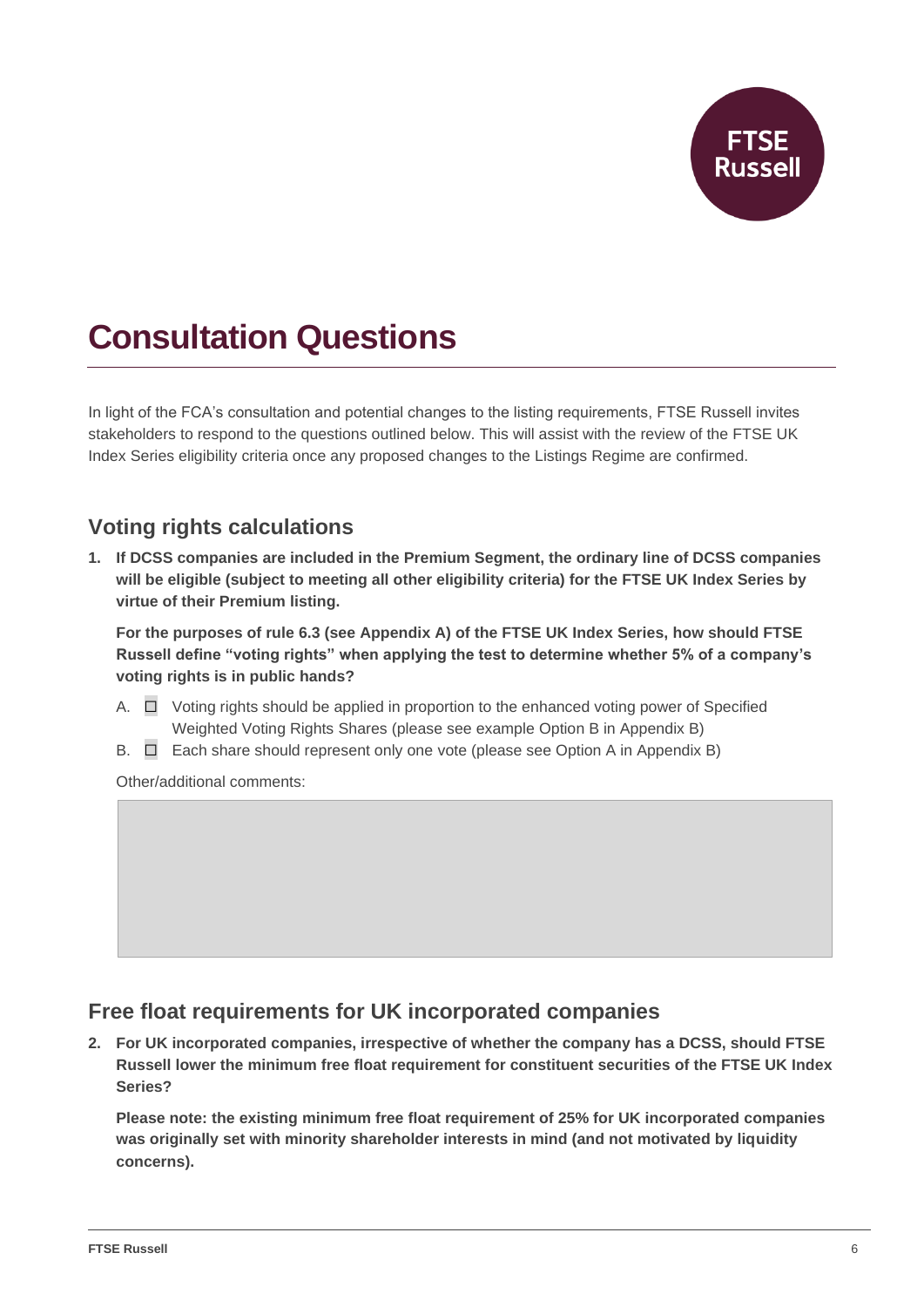- A. ☐ No it should remain at 25%, but with the current exception that IPO companies may float at a lower percentage provided that the lock-ins on a sufficient number of shares expire within one year of the first day of trading to ensure that the free float threshold is reached at that point
- B.  $\Box$  Yes to 10% (or whichever alternative level is established following the FCA consultation)

Other/additional comments:

## **Free float requirements for non-UK incorporated companies**

**3. For non-UK incorporated companies, irrespective of whether the company has a DCSS, should FTSE Russell lower the free float requirement for the constituent securities of the FTSE UK Index Series?**

**Please note: the existing greater than 50% free float requirement for non-UK incorporated companies was originally set with minority shareholder interests in mind (and not motivated by liquidity concerns).**

- A.  $\Box$  No it should remain at greater than 50%, but with the current exception that IPO companies may float at a lower percentage provided that the lock-ins on a sufficient number of shares expire within one year of the first day of trading to ensure that the free float threshold is reached at that point
- B.  $\Box$  Yes to 10% (or whichever alternative level is established following the FCA consultation)

Other/additional comments: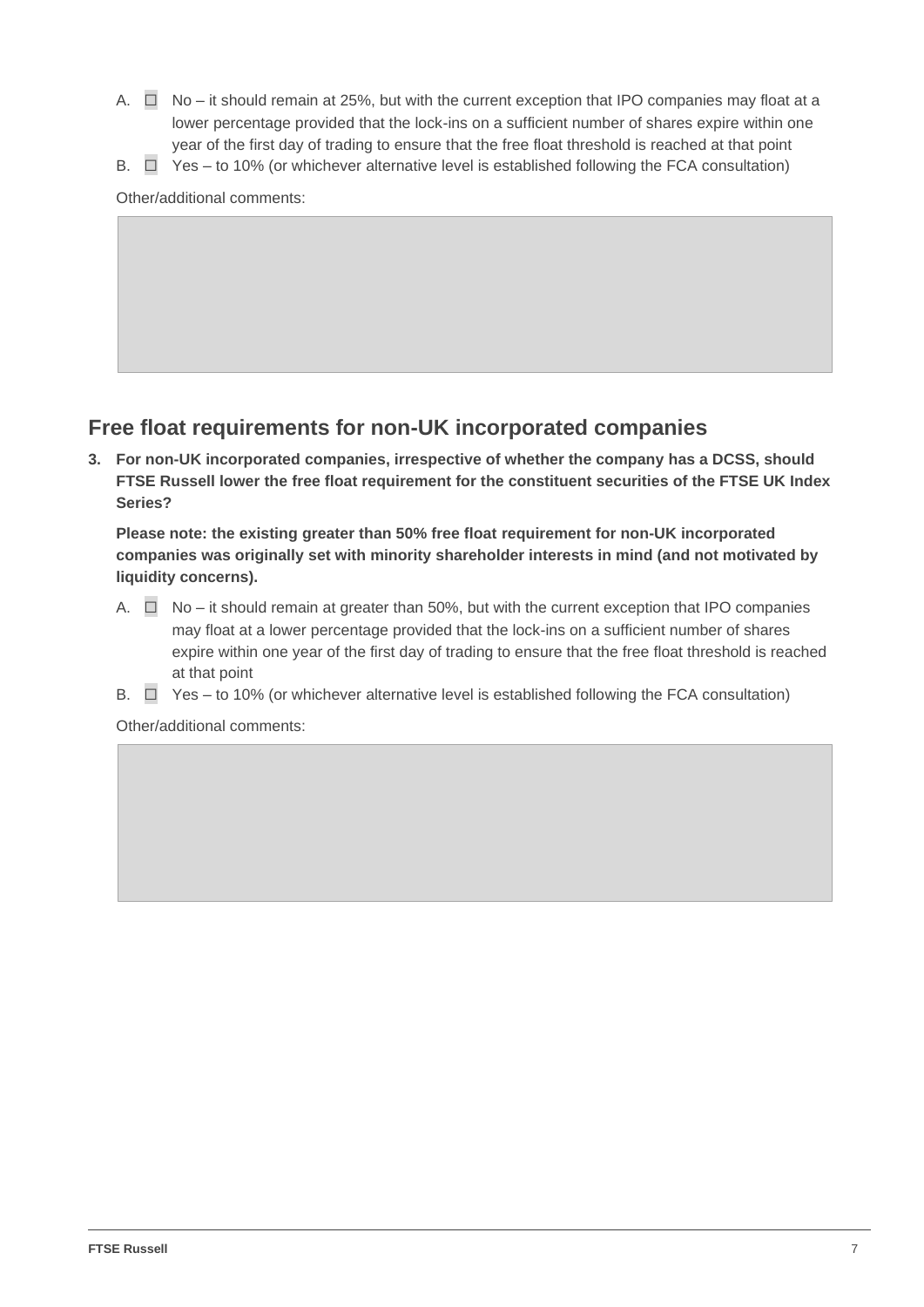

# Appendix A **Existing Minimum Voting Rights Rule**

- 6.3 Minimum Voting Rights
- 6.3.1 Companies assigned a developed market nationality are required to have greater than 5% of the company's voting rights (aggregated across all of its equity securities, including, where identifiable, those that are not listed or trading) in the hands of unrestricted shareholders or they will be deemed ineligible for index inclusion.
- 6.3.2 Existing constituents with a developed market nationality who do not currently meet the above requirement have a 5 year grandfathering period to comply. If subsequently they continue to fail the minimum voting rights requirement they will be removed from FTSE Russell indices at the September 2022 review.
- 6.3.3 The percentage of a company's voting rights in public hands is calculated as:

The number of votes in the hands of shareholders that are unrestricted as determined by the application of FTSE Russell free float definitions The total number of votes conferred by the shares oustanding of all the company ′s

voting securities including those that have not been admitted to trading on a regulated venue

For example, Company A has 100m listed Class A shares each conferring one vote, free float is 65%. It also has 300m unlisted Class B shares each conferring 10 votes.

The test to assess whether the listed Class A line has the required greater than 5% of the company's voting rights is as follows:

> 65m (i. e. 100m Class A voting rights ∗ 65% float)  $3.1bn$  (i. e. 100m Class A + 3bn Class B)

= 2.097% of the company ′s voting rights in public hands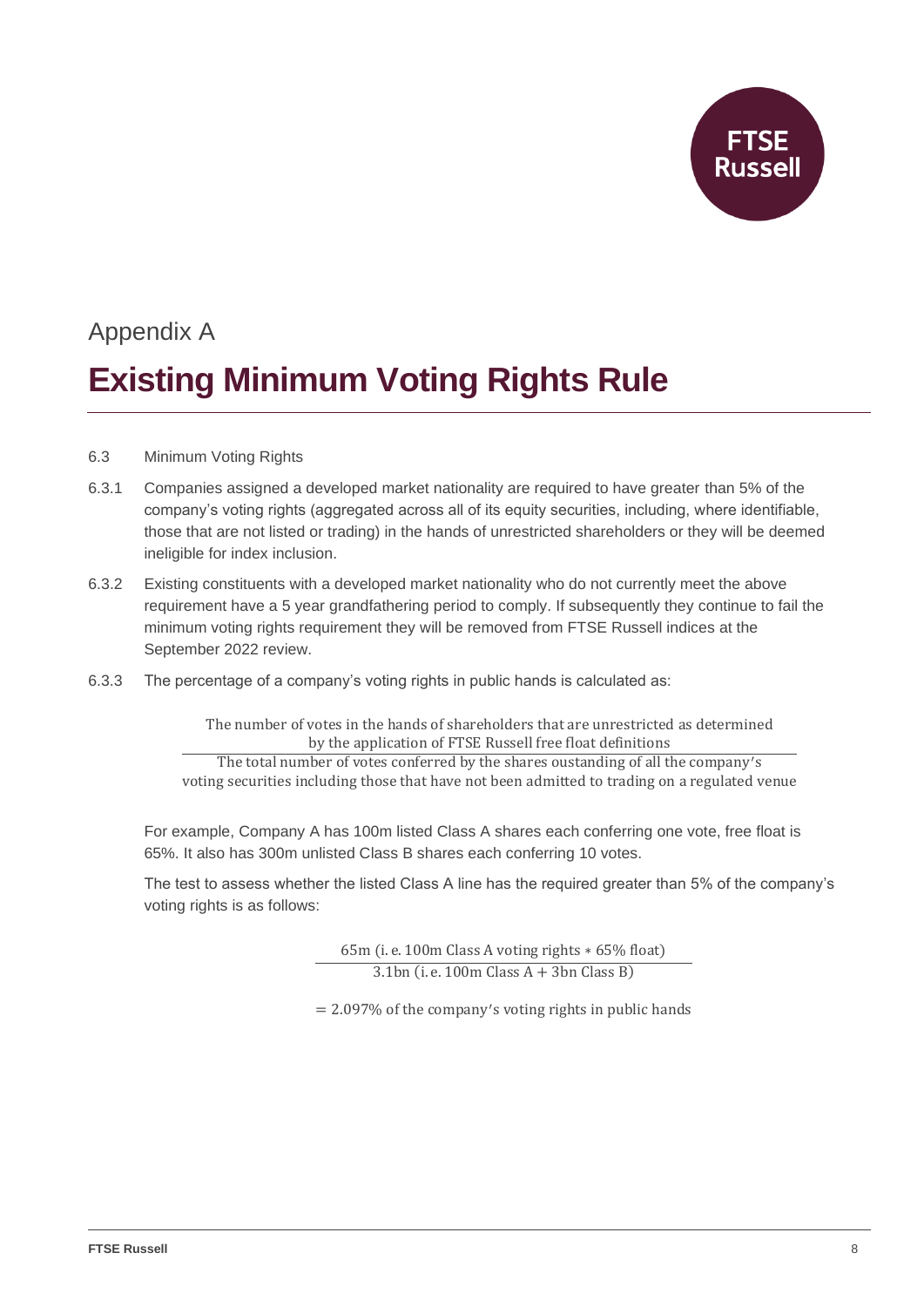

## Appendix B

# **Example Voting Rights Calculations for Dual Class Share Structures (DCSS)**

Company A has 100m Premium listed Ordinary shares each conferring one vote with a free float of 100%. It also has 25m unlisted Specified Weighted Voting Rights Shares each conferring one vote (except in specific circumstances where each share confers 20 votes).

### Voting Rights – Example A

For the purposes of example A the 25m unlisted Specified Weighted Voting Rights Shares are deemed to confer one vote per share.

(100m Ord shares x 100% float x 1 voting right) + (25m x 1 voting right)

100m / 125m = 80% of the company's voting rights are in public hands

### Voting Rights (example B)

For the purposes of example B, the 25m unlisted Specified Weighted Voting Rights Shares are deemed to confer the enhanced voting power (i.e. 20 votes per share)

(100m Ord shares x 100% float x 1 voting right) + (25m x 20 voting rights\*)

100m / 600m = 16.67% of the company's voting rights are in public hands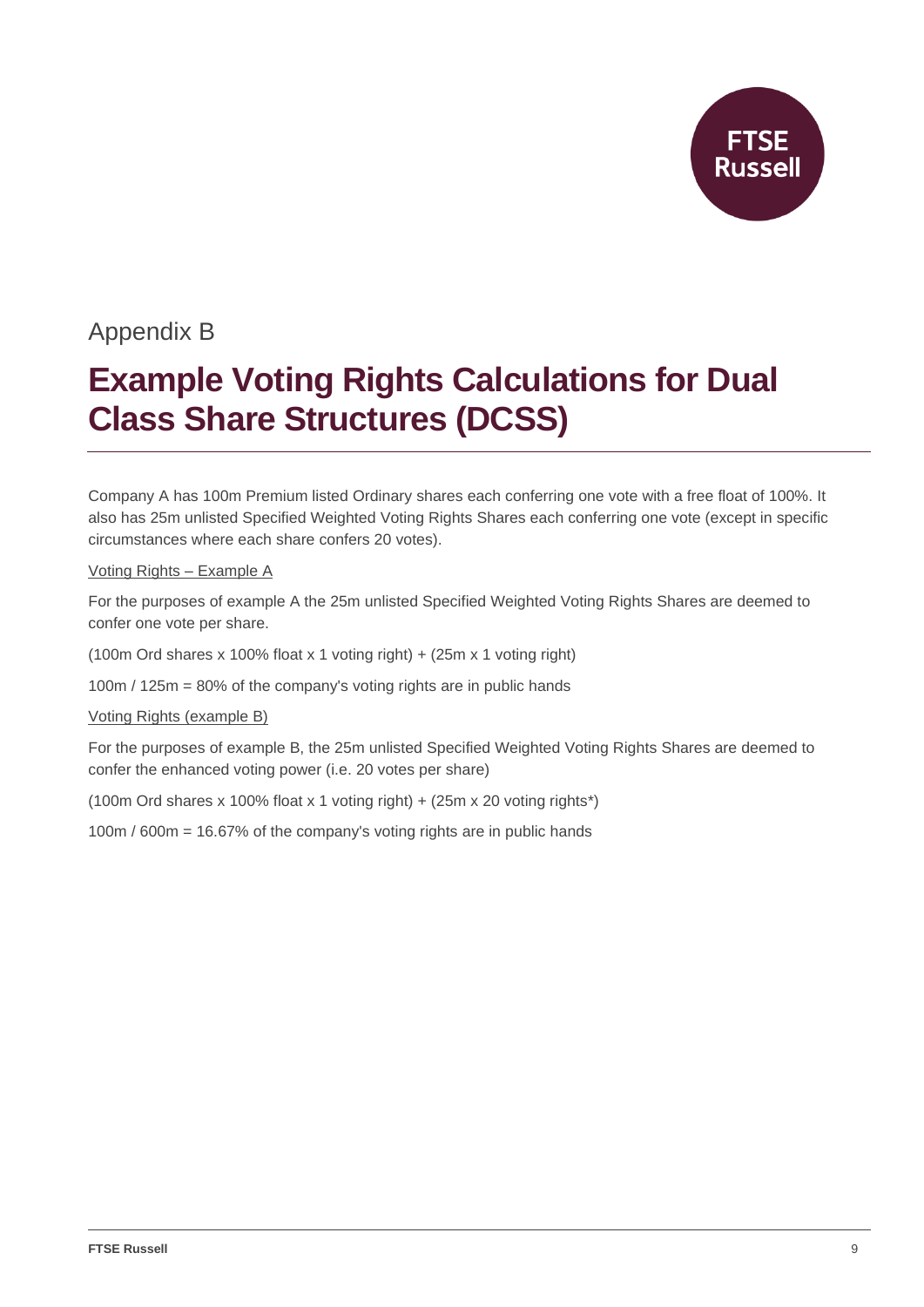

# Appendix C

## **References**

FTSE UK Index Series ground rules: [https://research.ftserussell.com/products/downloads/FTSE\\_UK\\_Index\\_Series.pdf](https://research.ftserussell.com/products/downloads/FTSE_UK_Index_Series.pdf)

FCA Primary Markets Effectiveness Review – Consultation Paper: [CP21/21: Primary Markets Effectiveness Review \(fca.org.uk\)](https://www.fca.org.uk/publication/consultation/cp21-21.pdf)

UK Listing Review: <https://www.gov.uk/government/publications/uk-listings-review/call-for-evidence-uk-listings-review>

Listing Review Recommendations:

[https://assets.publishing.service.gov.uk/government/uploads/system/uploads/attachment\\_data/file/966133/U](https://assets.publishing.service.gov.uk/government/uploads/system/uploads/attachment_data/file/966133/UK_Listing_Review_3_March.pdf) [K\\_Listing\\_Review\\_3\\_March.pdf](https://assets.publishing.service.gov.uk/government/uploads/system/uploads/attachment_data/file/966133/UK_Listing_Review_3_March.pdf)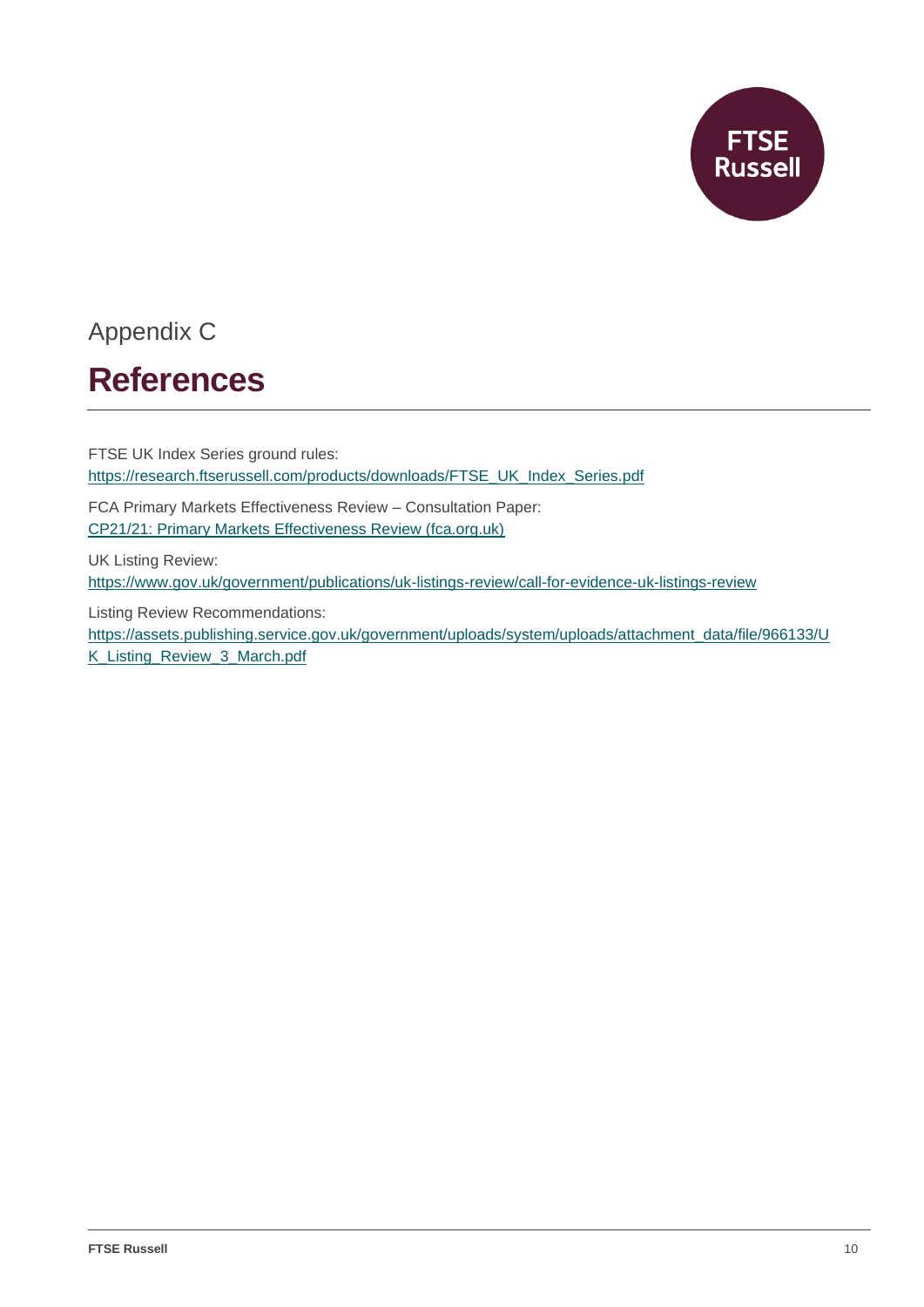### **For more information about our indexes, please visit ftserussell.com.**

© 2021 London Stock Exchange Group plc and its applicable group undertakings (the "LSE Group"). The LSE Group includes (1) FTSE International Limited ("FTSE"), (2) Frank Russell Company ("Russell"), (3) FTSE Global Debt Capital Markets Inc. and FTSE Global Debt Capital Markets Limited (together, "FTSE Canada"), (4) MTSNext Limited ("MTSNext"), (5) Mergent, Inc. ("Mergent"), (6) FTSE Fixed Income LLC ("FTSE FI"), (7) The Yield Book Inc ("YB") and (8) Beyond Ratings S.A.S. ("BR"). All rights reserved.

FTSE Russell® is a trading name of FTSE, Russell, FTSE Canada, MTSNext, Mergent, FTSE FI, YB and BR. "FTSE®", "Russell®", "FTSE Russell®", "MTS®", "FTSE4Good®", "ICB®", "Mergent®", "The Yield Book®", "Beyond Ratings®" and all other trademarks and service marks used herein (whether registered or unregistered) are trademarks and/or service marks owned or licensed by the applicable member of the LSE Group or their respective licensors and are owned, or used under licence, by FTSE, Russell, MTSNext, FTSE Canada, Mergent, FTSE FI, YB or BR. FTSE International Limited is authorised and regulated by the Financial Conduct Authority as a benchmark administrator.

All information is provided for information purposes only. All information and data contained in this publication is obtained by the LSE Group, from sources believed by it to be accurate and reliable. Because of the possibility of human and mechanical error as well as other factors, however, such information and data is provided "as is" without warranty of any kind. No member of the LSE Group nor their respective directors, officers, employees, partners or licensors make any claim, prediction, warranty or representation whatsoever, expressly or impliedly, either as to the accuracy, timeliness, completeness, merchantability of any information or of results to be obtained from the use of FTSE Russell products, including but not limited to indexes, data and analytics, or the fitness or suitability of the FTSE Russell products for any particular purpose to which they might be put. Any representation of historical data accessible through FTSE Russell products is provided for information purposes only and is not a reliable indicator of future performance.

No responsibility or liability can be accepted by any member of the LSE Group nor their respective directors, officers, employees, partners or licensors for (a) any loss or damage in whole or in part caused by, resulting from, or relating to any error (negligent or otherwise) or other circumstance involved in procuring, collecting, compiling, interpreting, analysing, editing, transcribing, transmitting, communicating or delivering any such information or data or from use of this document or links to this document or (b) any direct, indirect, special, consequential or incidental damages whatsoever, even if any member of the LSE Group is advised in advance of the possibility of such damages, resulting from the use of, or inability to use, such information.

No member of the LSE Group nor their respective directors, officers, employees, partners or licensors provide investment advice and nothing contained herein or accessible through FTSE Russell products, including statistical data and industry reports, should be taken as constituting financial or investment advice or a financial promotion.

Past performance is no guarantee of future results. Charts and graphs are provided for illustrative purposes only. Index returns shown may not represent the results of the actual trading of investable assets. Certain returns shown may reflect back-tested performance. All performance presented prior to the index inception date is back-tested performance. Back-tested performance is not actual performance, but is hypothetical. The back-test calculations are based on the same methodology that was in effect when the index was officially launched. However, back-tested data may reflect the application of the index methodology with the benefit of hindsight, and the historic calculations of an index may change from month to month based on revisions to the underlying economic data used in the calculation of the index.

This document may contain forward-looking assessments. These are based upon a number of assumptions concerning future conditions that ultimately may prove to be inaccurate. Such forward-looking assessments are subject to risks and uncertainties and may be affected by various factors that may cause actual results to differ materially. No member of the LSE Group nor their licensors assume any duty to and do not undertake to update forward-looking assessments.

No part of this information may be reproduced, stored in a retrieval system or transmitted in any form or by any means, electronic, mechanical, photocopying, recording or otherwise, without prior written permission of the applicable member of the LSE Group. Use and distribution of the LSE Group data requires a licence from FTSE, Russell, FTSE Canada, MTSNext, Mergent, FTSE FI, YB, BR and/or their respective licensors.